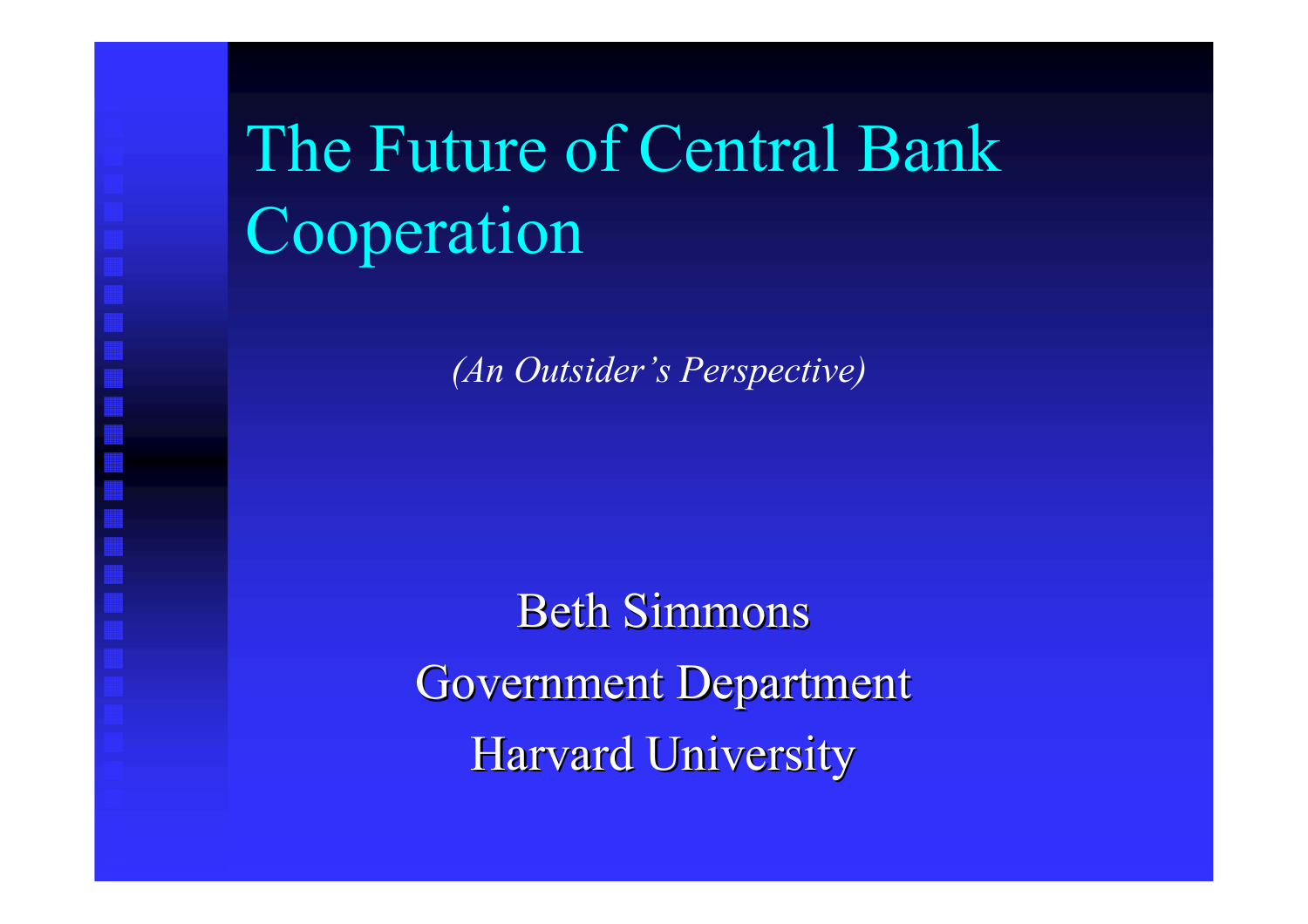What are the conditions under which cooperation is likely to take place?

- **Economic explanations:** *inefficiencies*.
- Political science explanations: Political science explanations:
	- Power
	- $\blacklozenge$ Interests
	- $\overline{\blacklozenge}$  Institutions
	- Qualities of and constraints on central Qualities of and constraints on central bankers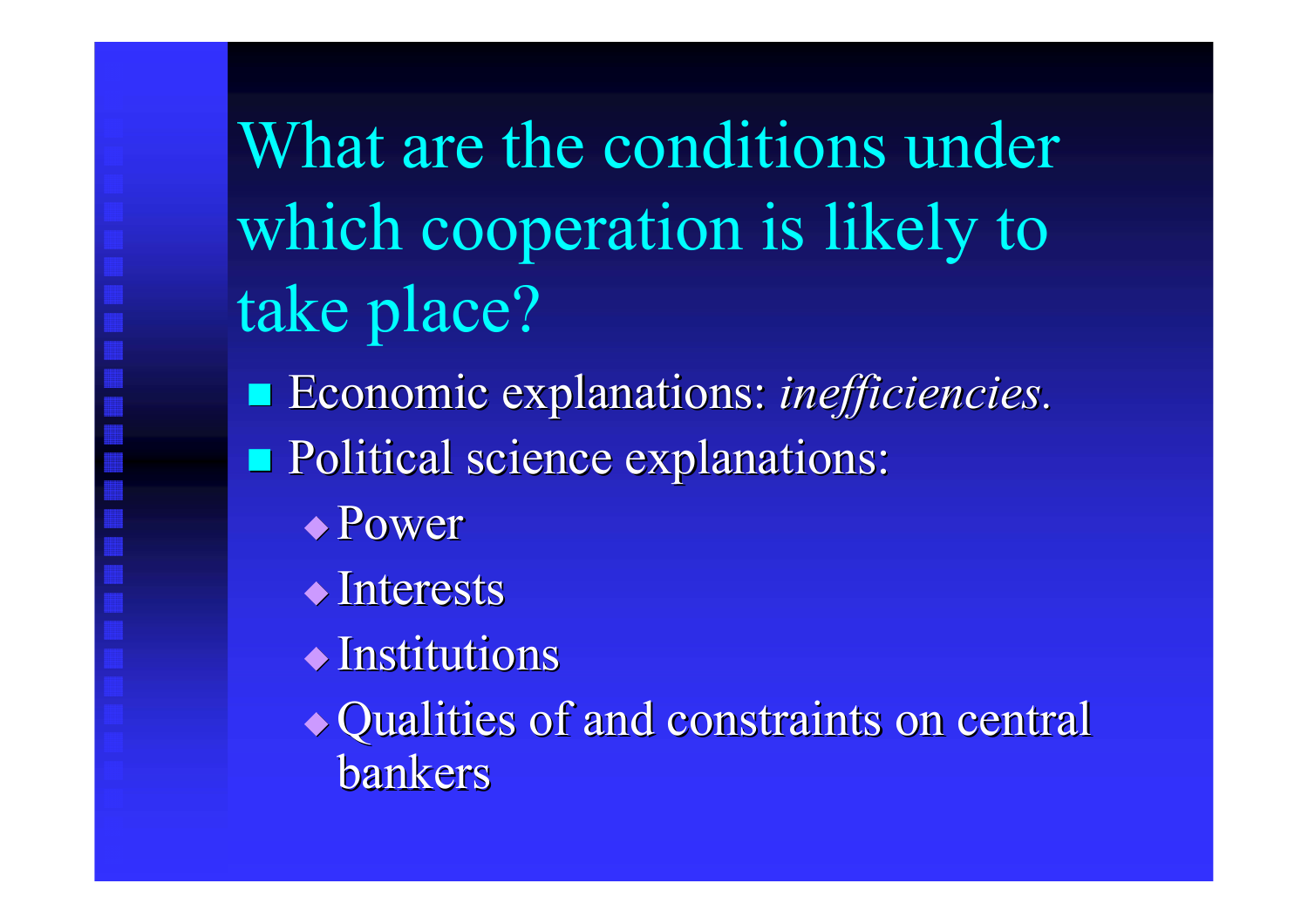## What is cooperation?

**Joint operation or action** ■ A continuum from "shallow" to "deep" **Deep cooperation:**  $\rightarrow$  policy adjustments that differ from those that would have been taken unilaterally  $\rightarrow$  policies taken specifically to address a collective good or mutual interest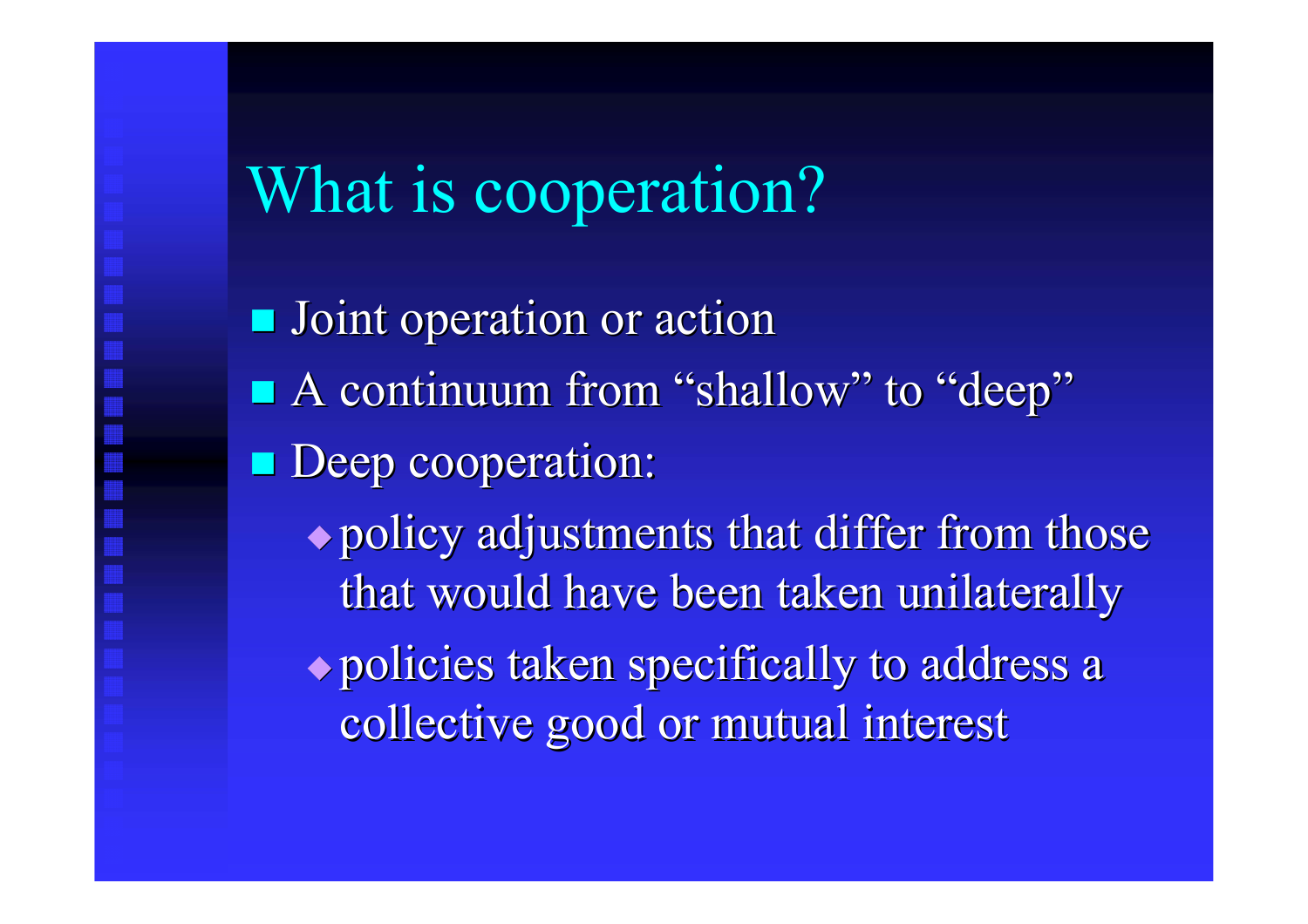Overview:

**Players and institutions** 

**Information sharing** 

**Regulatory coordination** 

**Macro-management**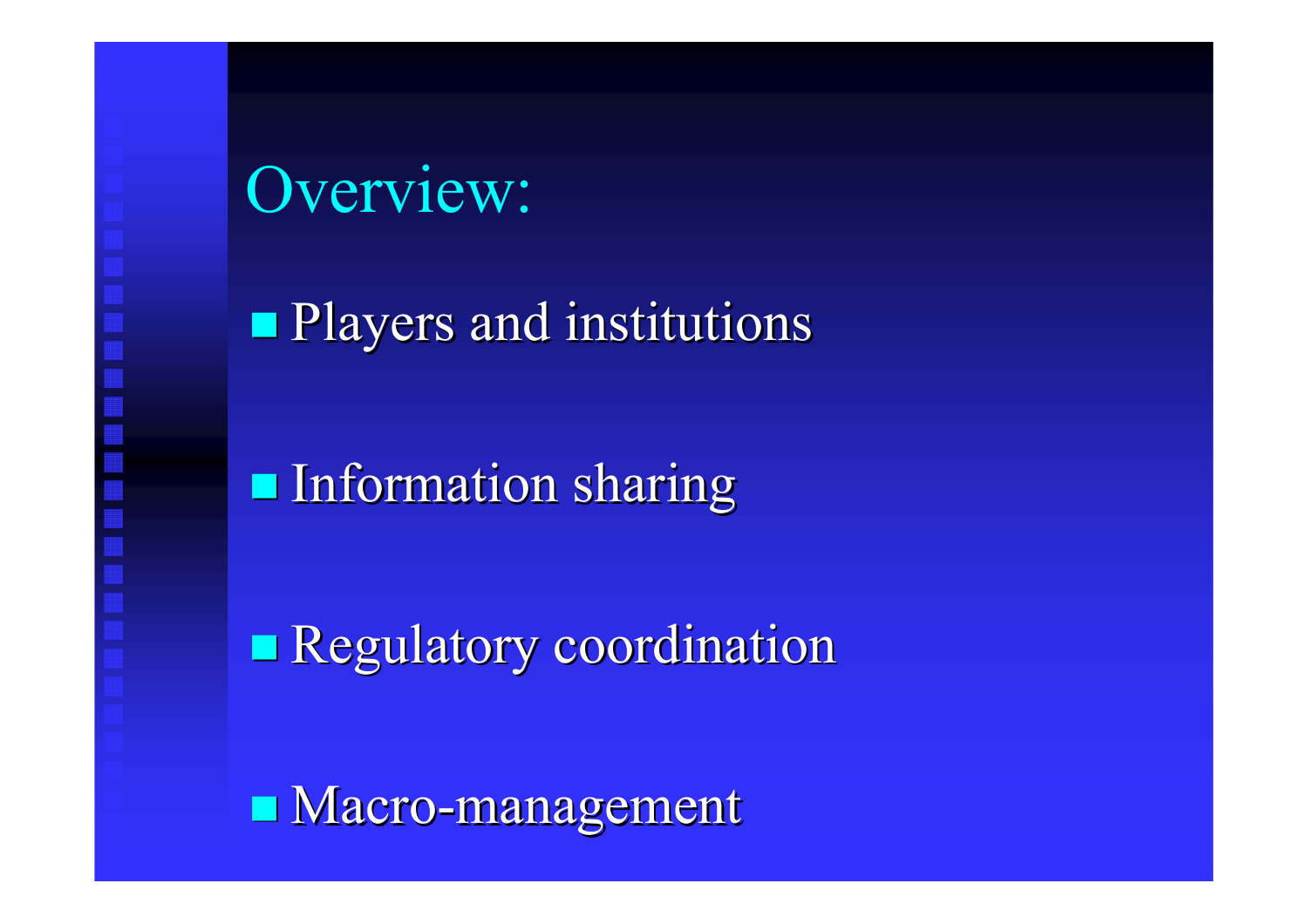#### **Number of Central Banks, 1900-2003**





*Source: Morgan Stanley, Central Bank Directory (2004); Bank for International Settlements*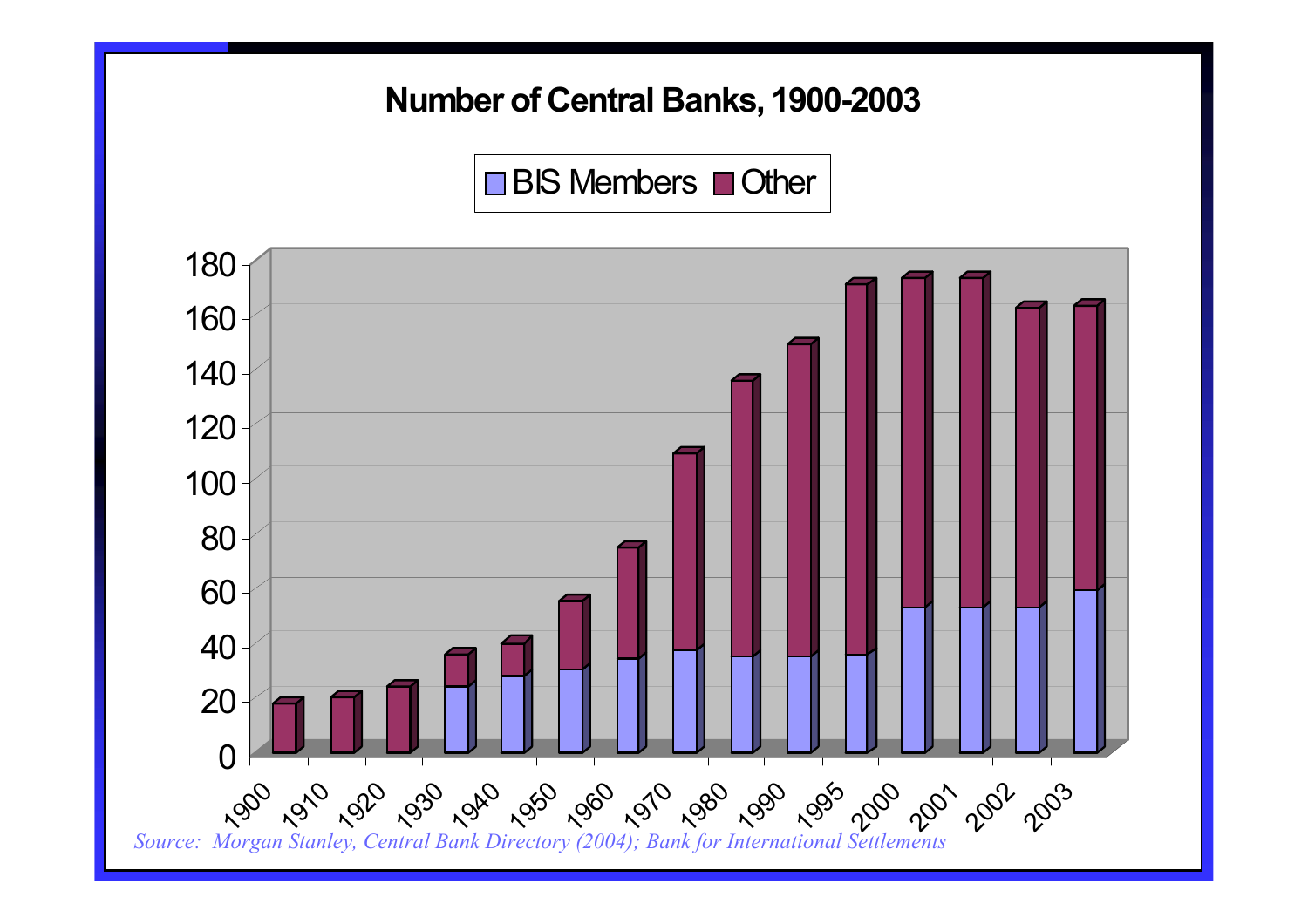**Central Bank Governors' Terms of Office (Number of Banks, World Wide)**



G-20 Members  $\blacksquare$  BIS Members, not including G-20  $\blacksquare$  Non BIS Members

*Data current as of 2004. Source: Morgan Stanley, Central Bank Directory (2004); Bank for International Settlements.*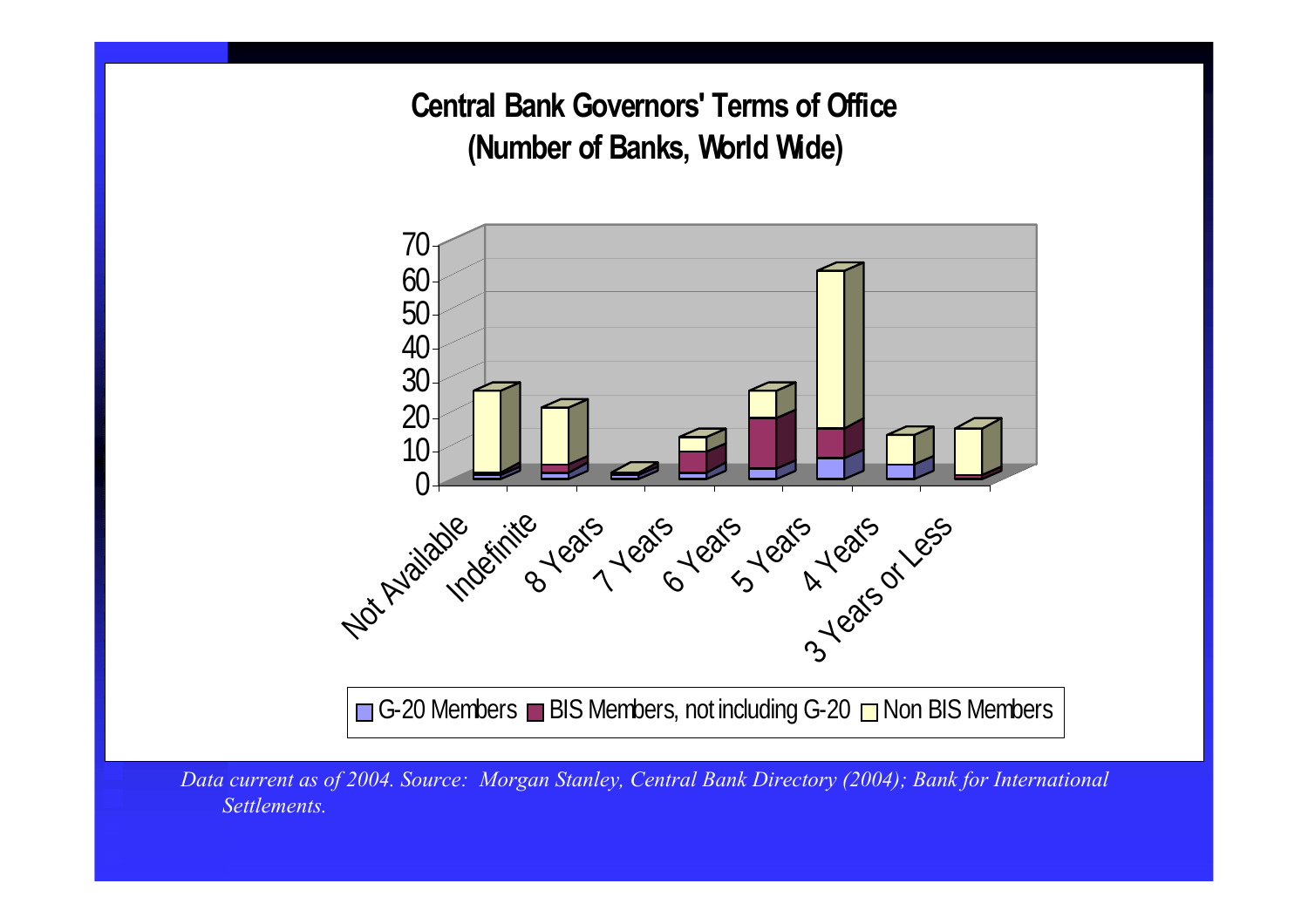### **Average Tenure in Office, Governors of G-10 and G-20 Countries (post-war period)** *G-10 G-20*

 $G-20$ 

*Both*



*Source: Morgan Stanley, Central Bank Directory (2004)*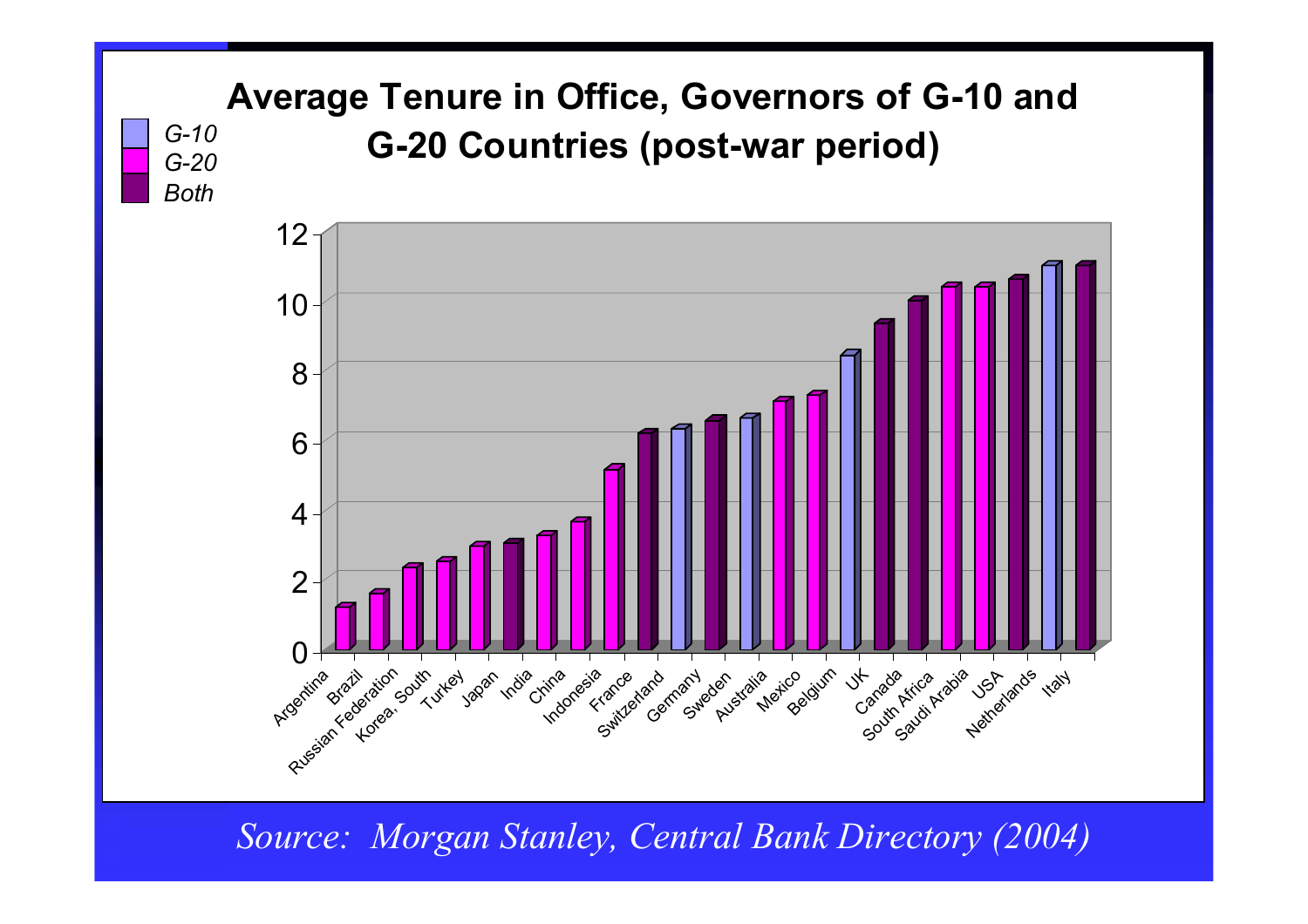#### **Democratization in BIS Member Countries(excluding: Bosnia & Herzegovina, Hong Kong, Iceland, and Serbia & Montenegro)**

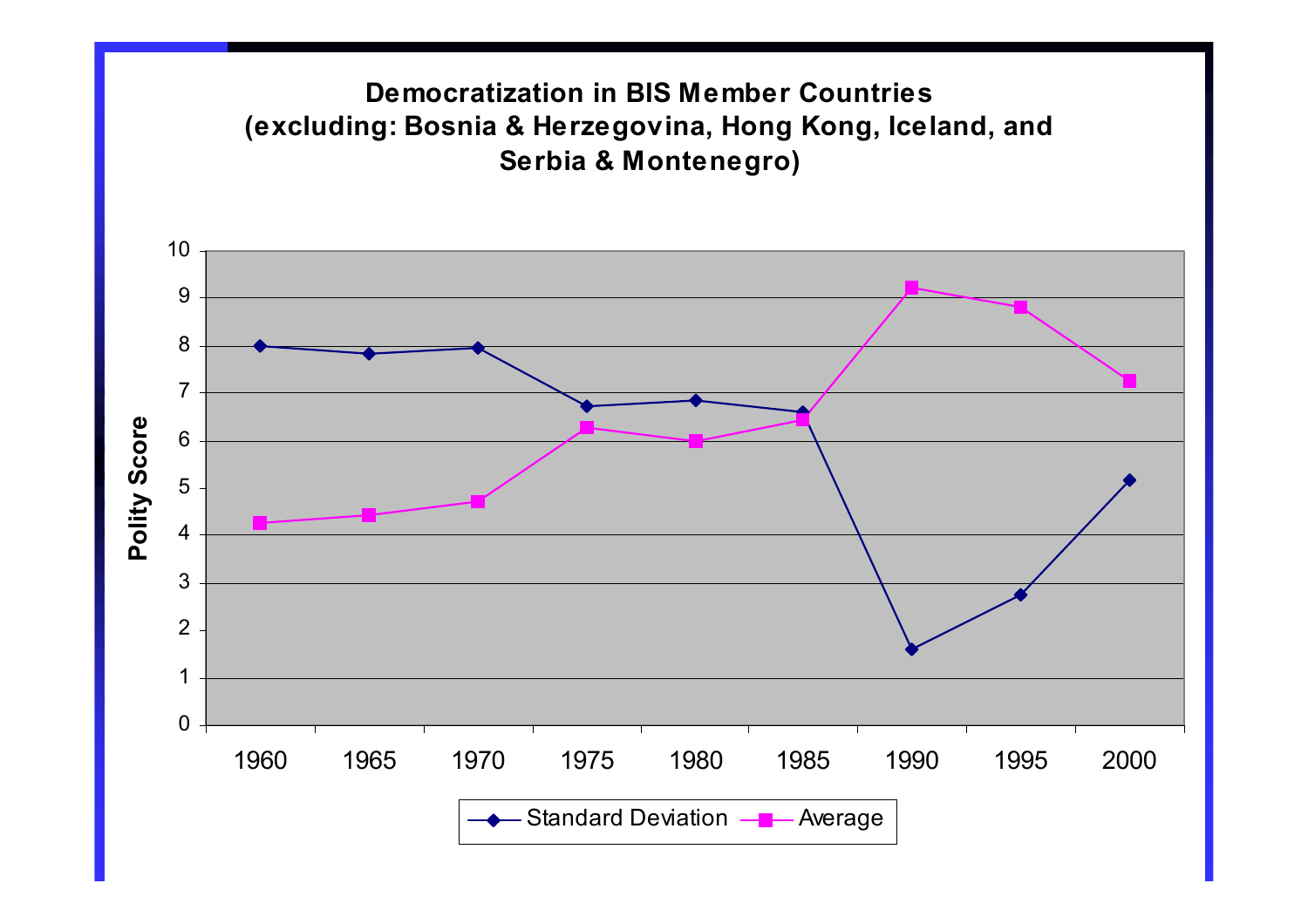### **Elections and CB Governor Turnover (BIS members Only)**

CB governor turnover within 6 months  $-\blacksquare$  Election years



*Source: Polity IV database*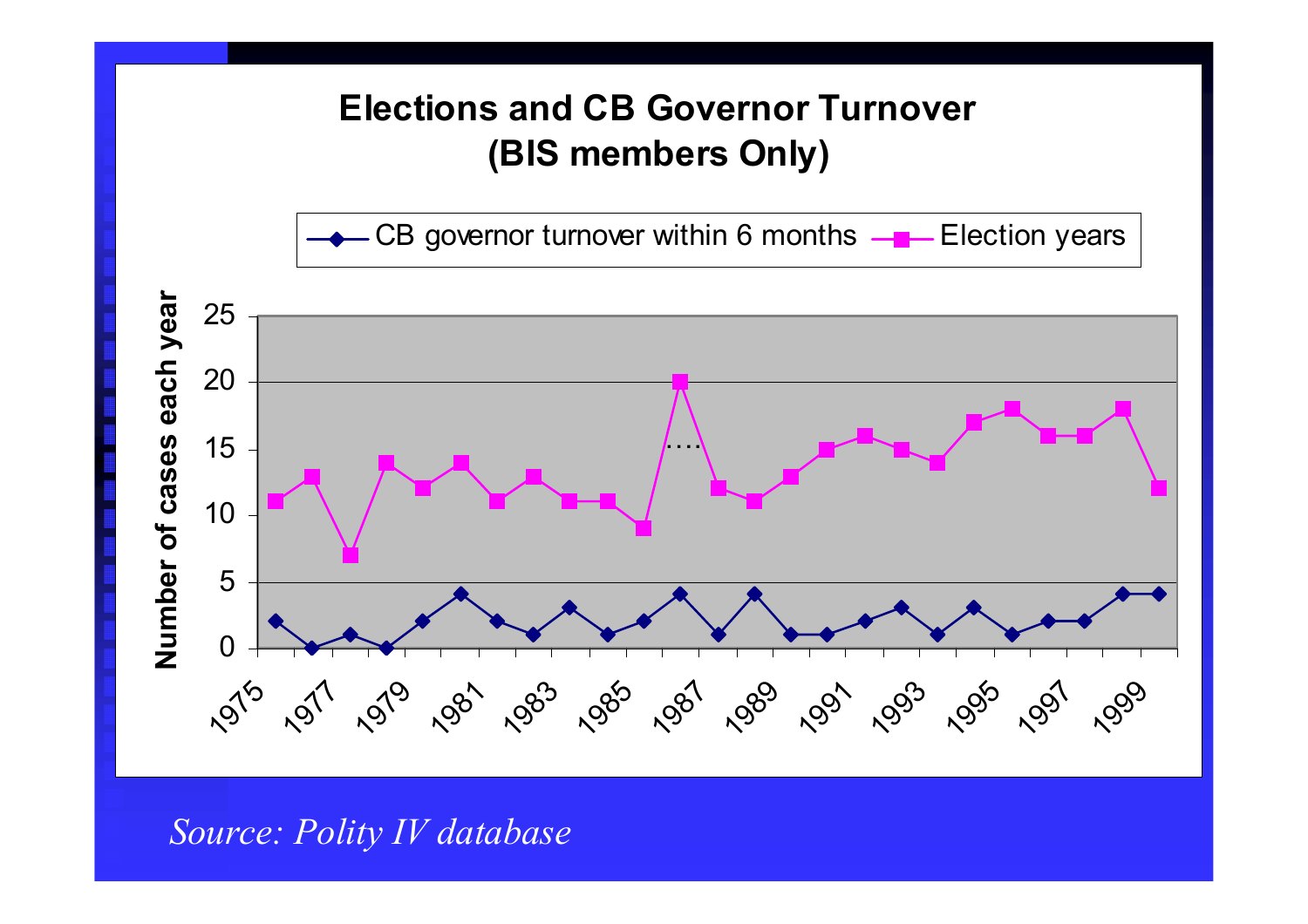#### **B <sup>a</sup> <sup>c</sup> k g round of G-1 0 C <sup>e</sup> <sup>n</sup> tra l B <sup>a</sup> <sup>n</sup> k G <sup>o</sup> <sup>v</sup> <sup>e</sup> rnors , 1990, 2000 an d 2005**



*Source: Author's research; internet and various biographical sources*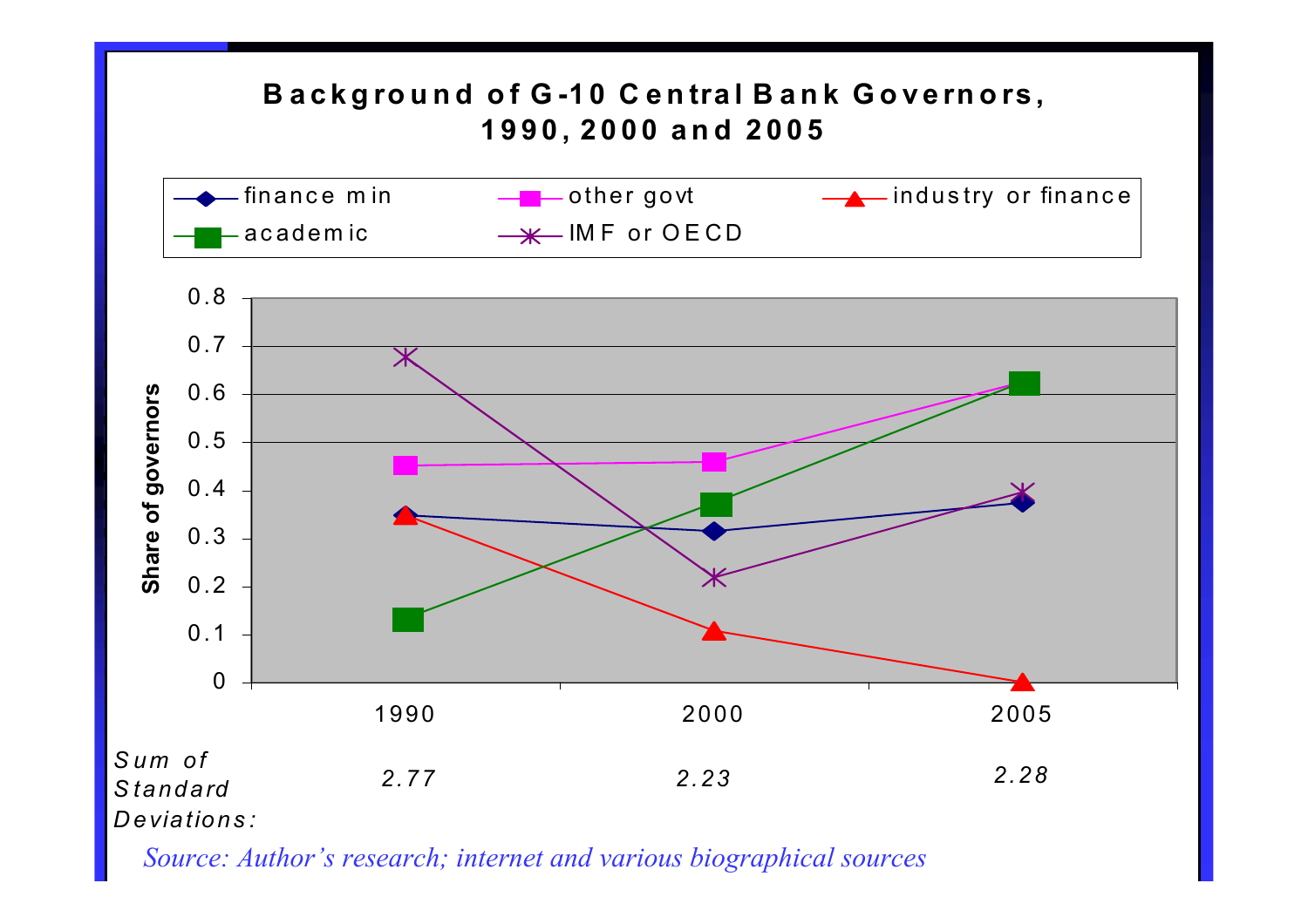## Information Sharing

 $\blacksquare$  New normative framework: central bank transparency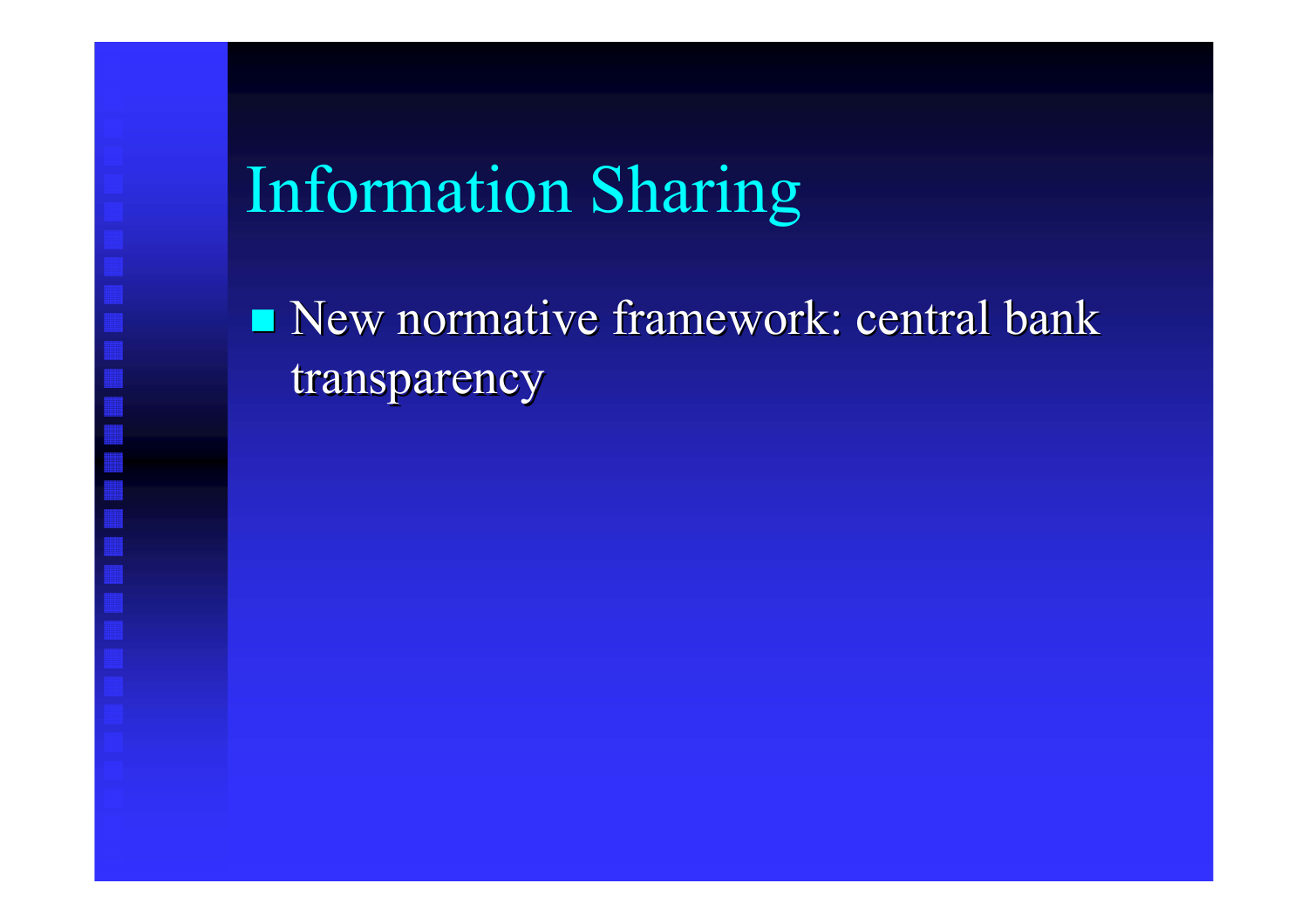### **Transparency in Banking Policy & Supervision**

*Not reporting: Australia, Brazil, China, Greece, Turkey, India, Italy, Norway, Portugal, South Africa, Spain, United States, Euro Area*

1=poor, 2=many shortcomings, 3=some shortcomings, 4=good, 5=excellent

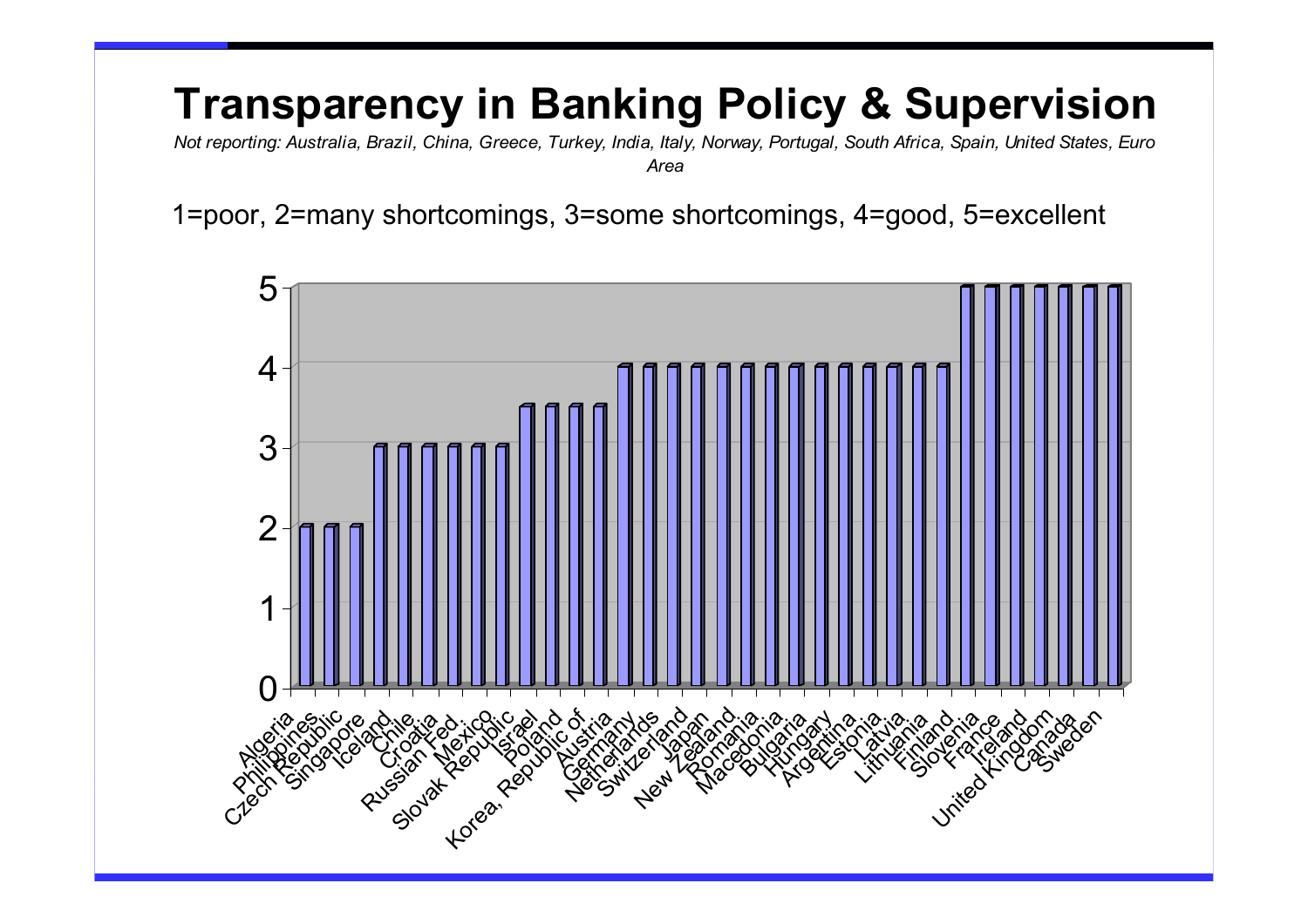### **Monetary Policy Transparency**

*Not Reporting: Australia, Austria, Brazil, Chile, China, Finland,Germany, Greece, India, Italy, Netherlands, Norway, Philippines, Portugal, Slovenia, South Africa, Spain,Turkey, United States*

1=poor, 2=many shortcomings, 3=some shortcomings, 4=good, 5=excellent

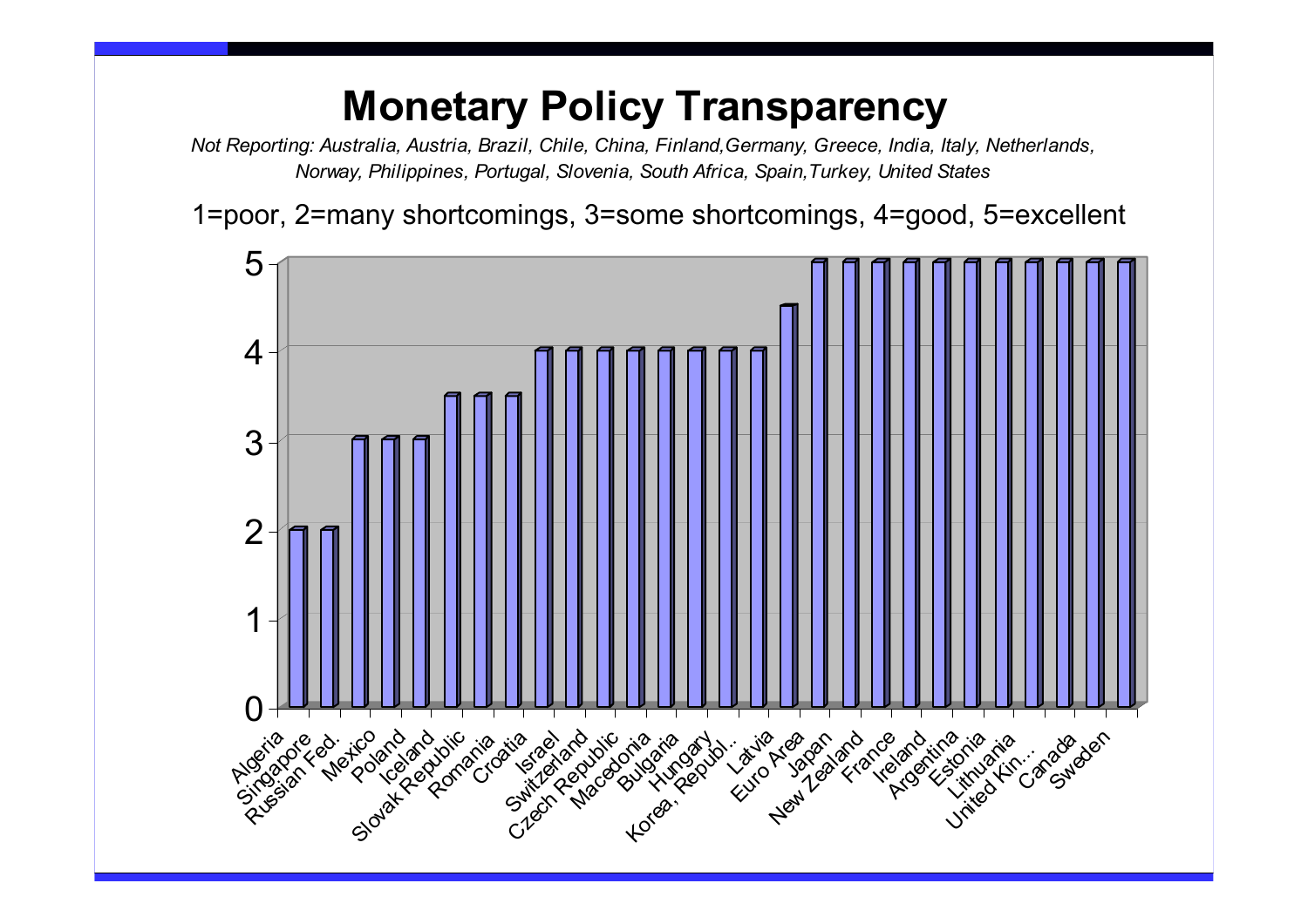### **Data Dissemination**

*Not Reporting: Algeria, Australia, Austria, Chile, China, Finland, Germany, Greece, Iceland, India, Italy, Netherlands, Norway, Portugal, Philippines, Singapore, Slovenia, South Africa, Spain, Turkey, United States, Euro Area*

1=poor, 2=many shortcomings, 3=some shortcomings, 4=good, 5=excellent

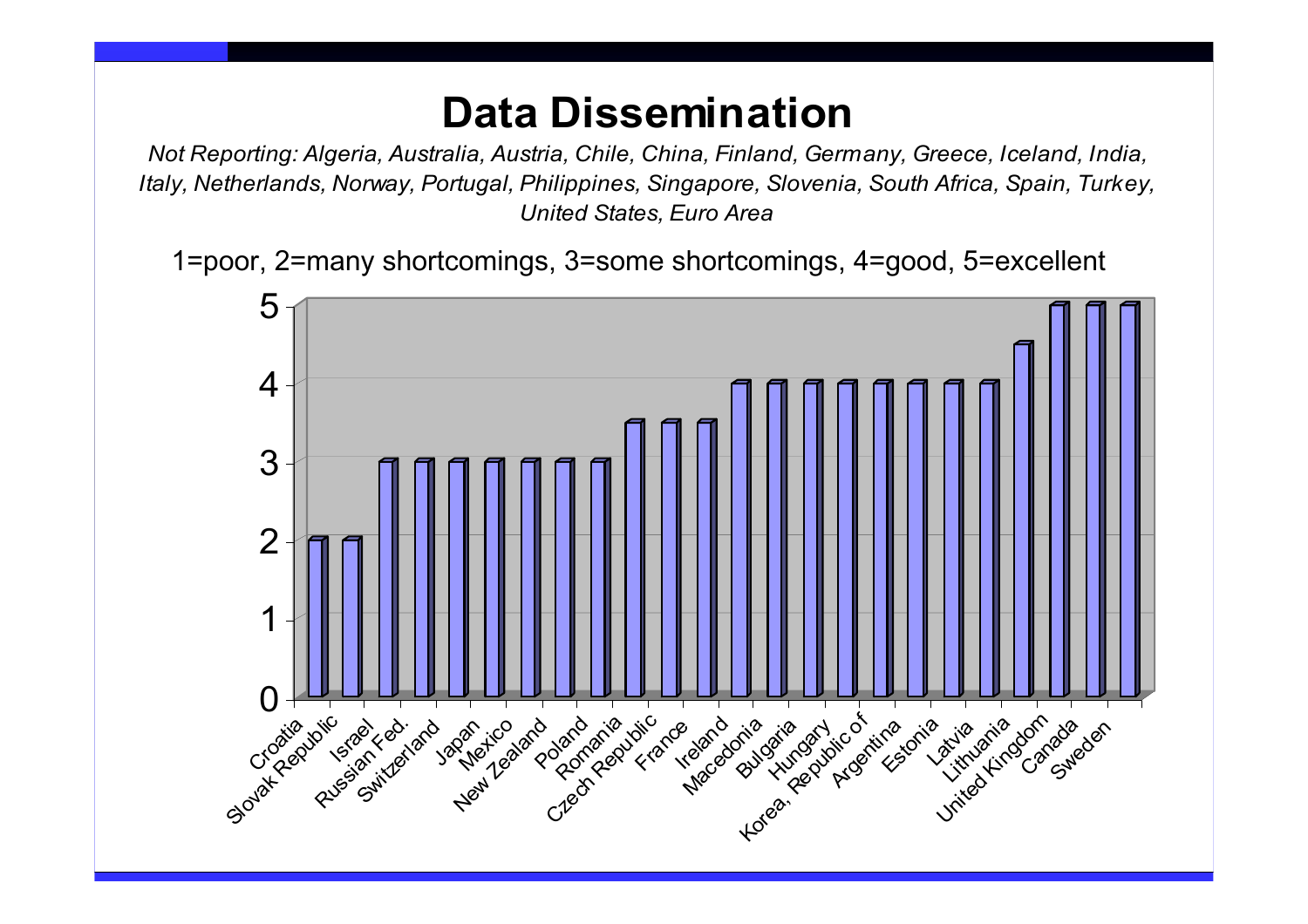## Global Financial Stability

- **Liberalization, integration, and** consolidation will intensify
- **Relative success of the Basle Accords and Relative success of the Basle Accords and** the Basle "process"
- **Nhy?** A coordination problem in a competitive environment with information asymmetries asymmetries
- **Remaining problems**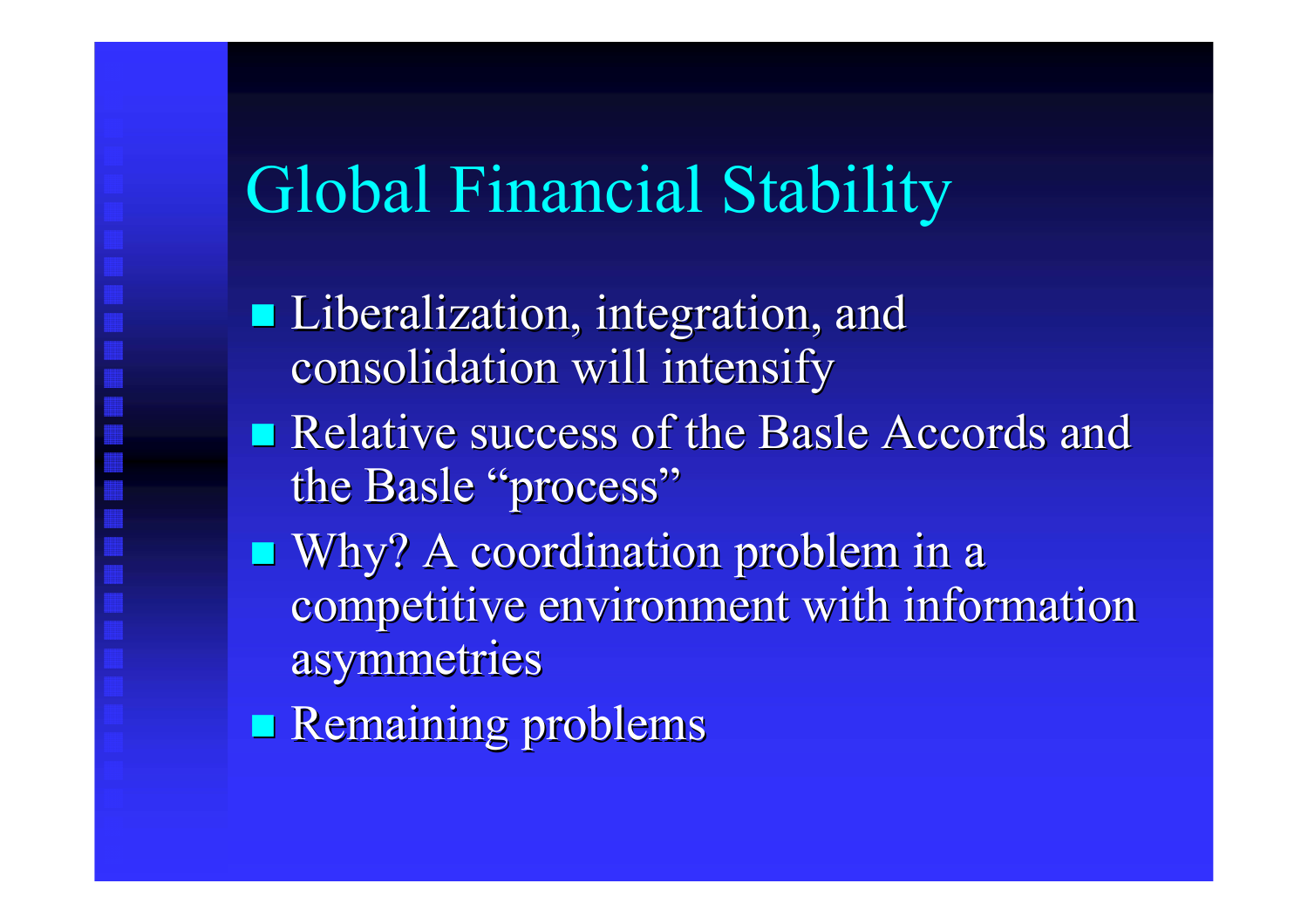The future of Macromanagement: exchange rates and monetary policy coordination: how viable?

**The role of economic theory: "one's house** in order"

**Effectiveness of (& need for) currency** interventions: Disparate evidence

**CB** mandate: price stability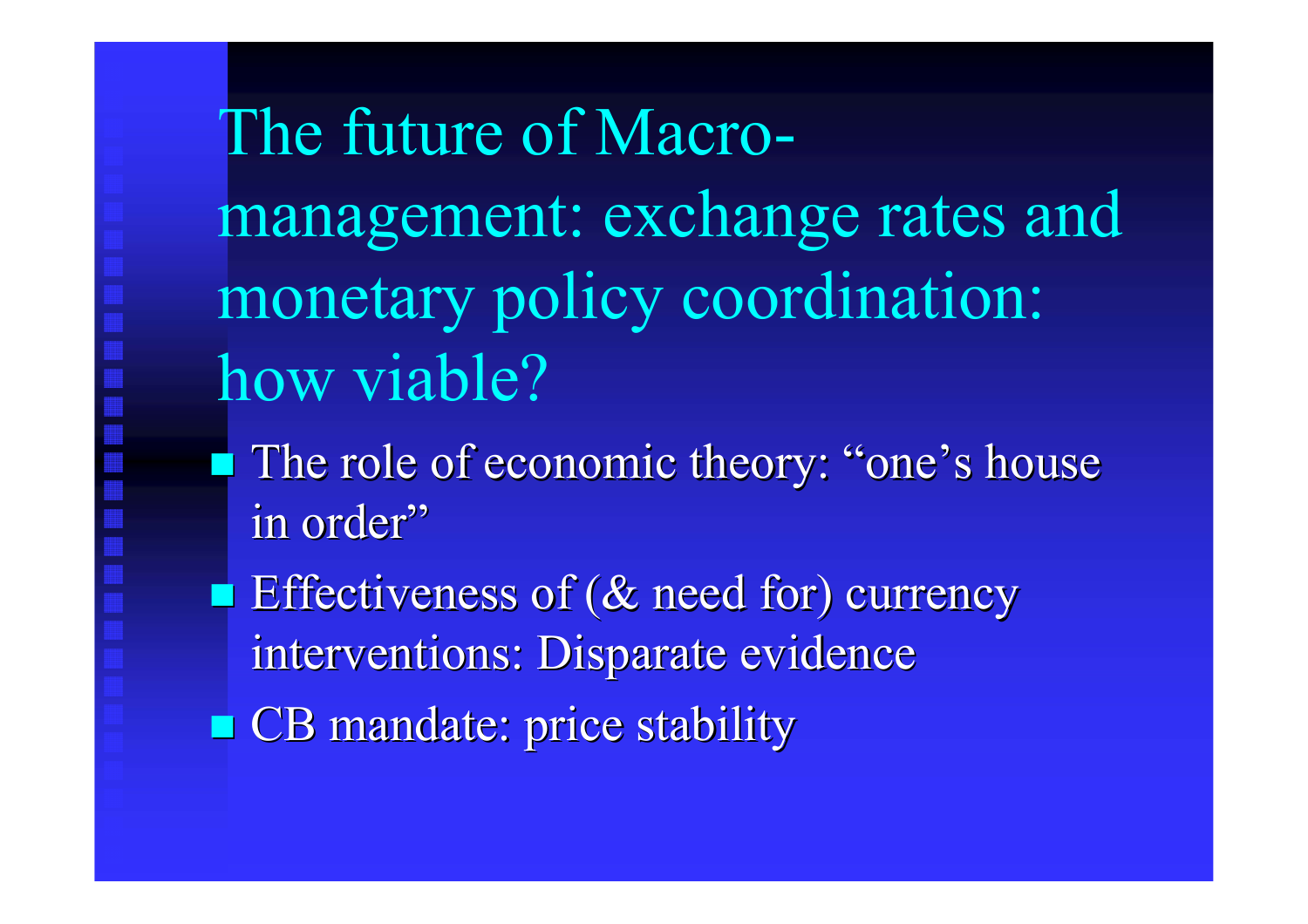# The problem of China: A coordinated move to flexibility?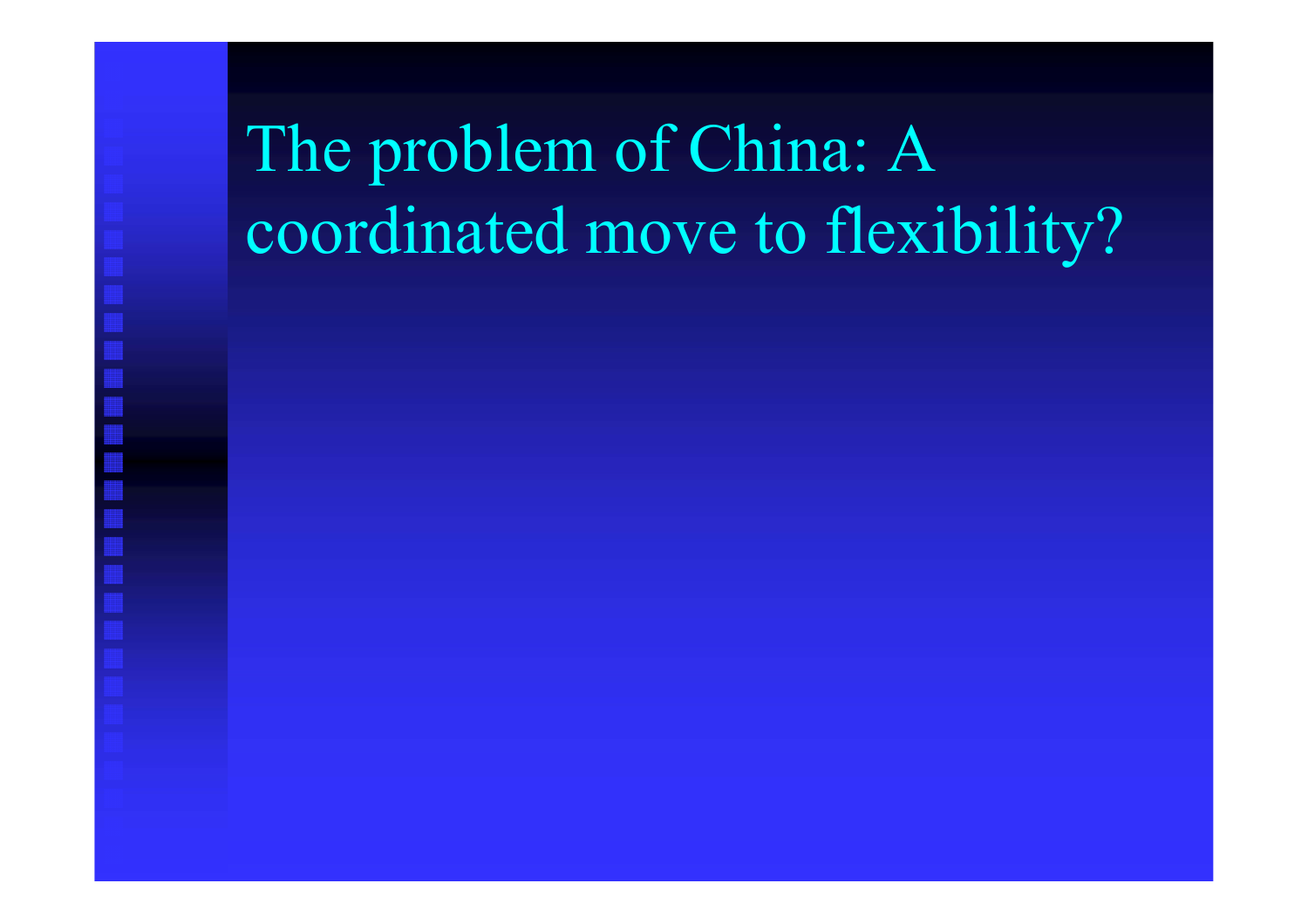#### **Share of Reserves Held by the Major Economies**



**Year**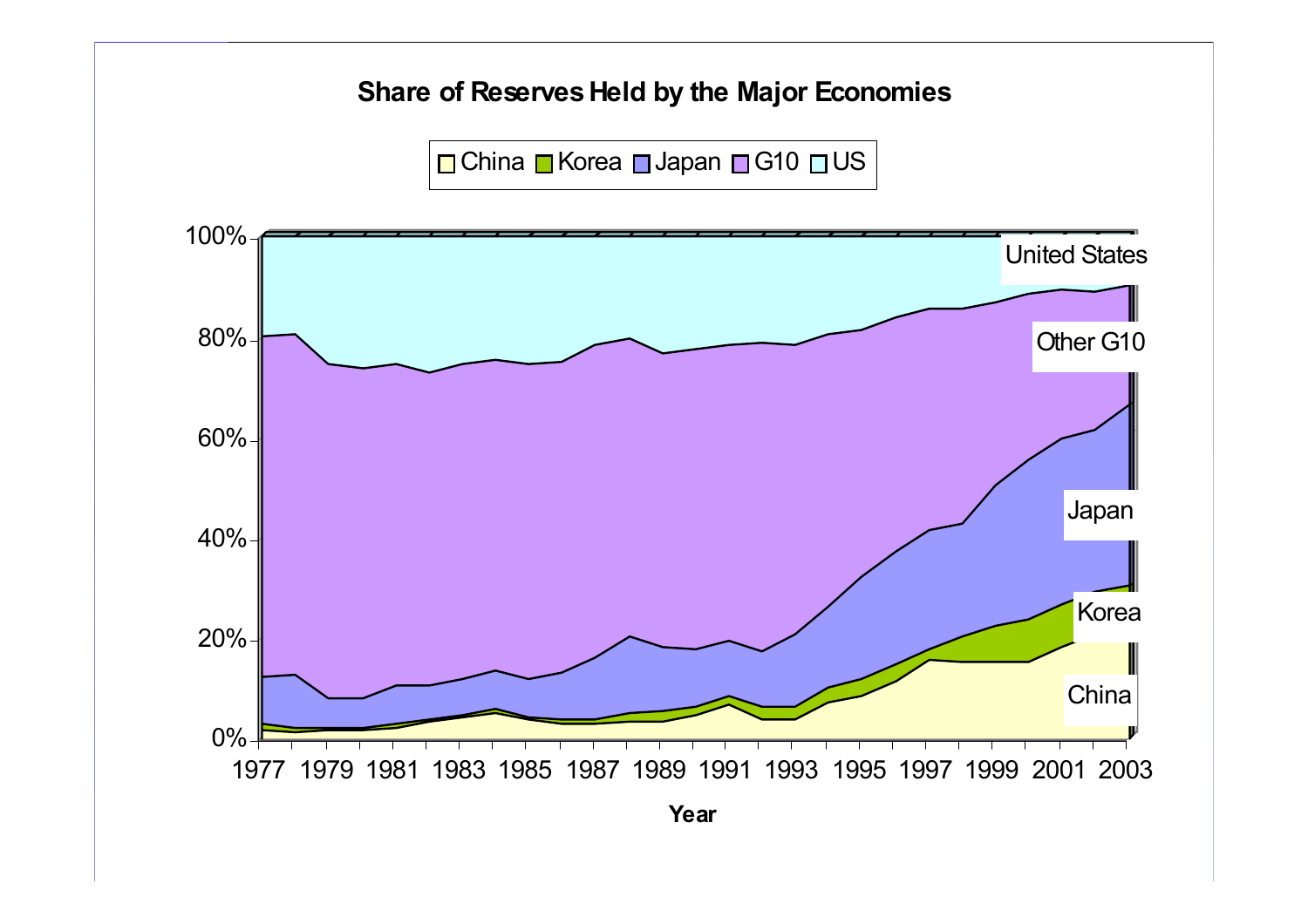### **Number of bills introduced in the US Congress dealing with exchange rates**





**Year**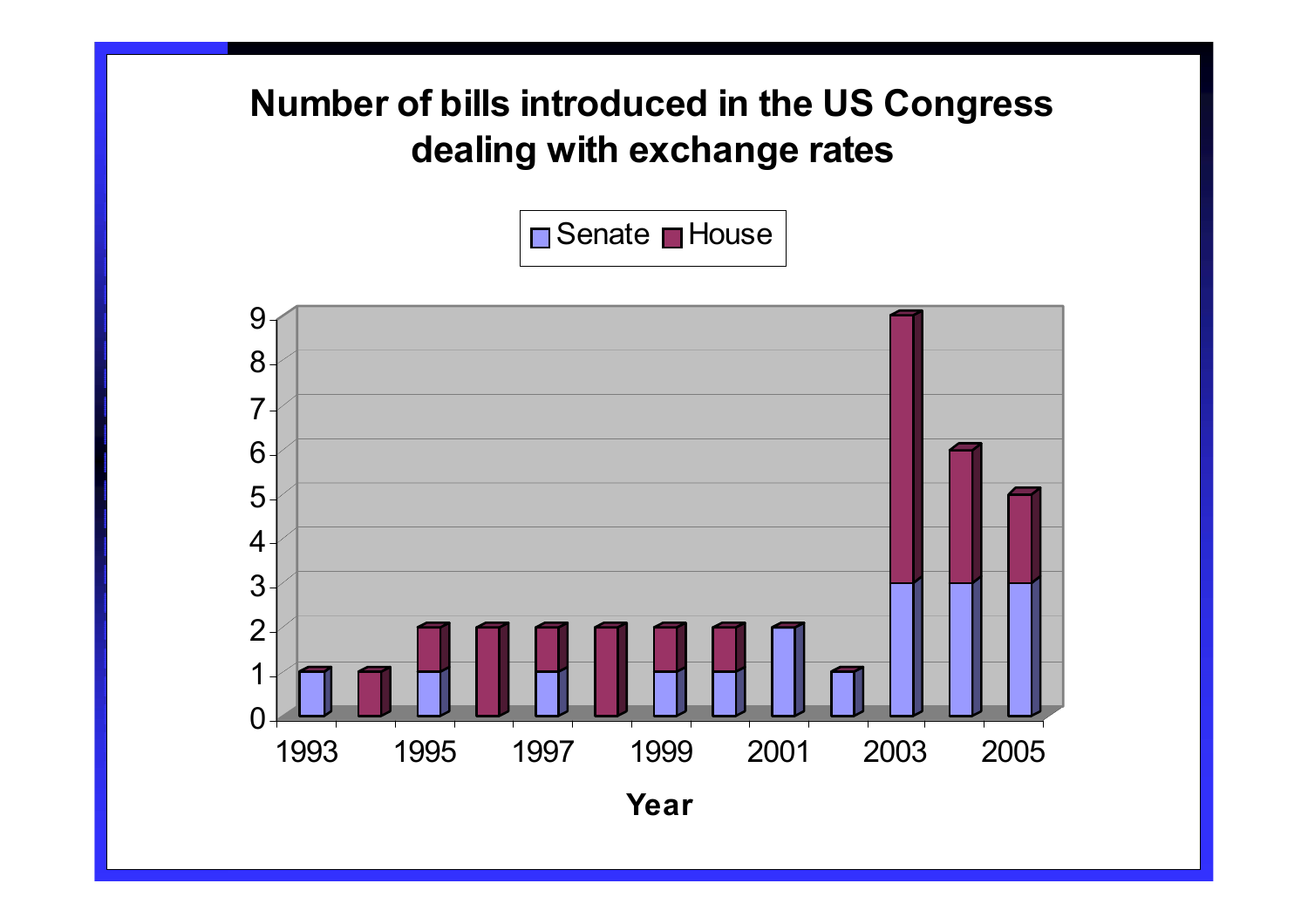## Conclusions

**Challenges:** Continued financial liberalization, Continued financial liberalization, integration, consolidation  $\blacklozenge$  Imbalances; institutionalization of Asian cooperation  $\blacksquare$  Cooperative resources  $\blacklozenge$  Information  $\blacktriangleright$  Prestige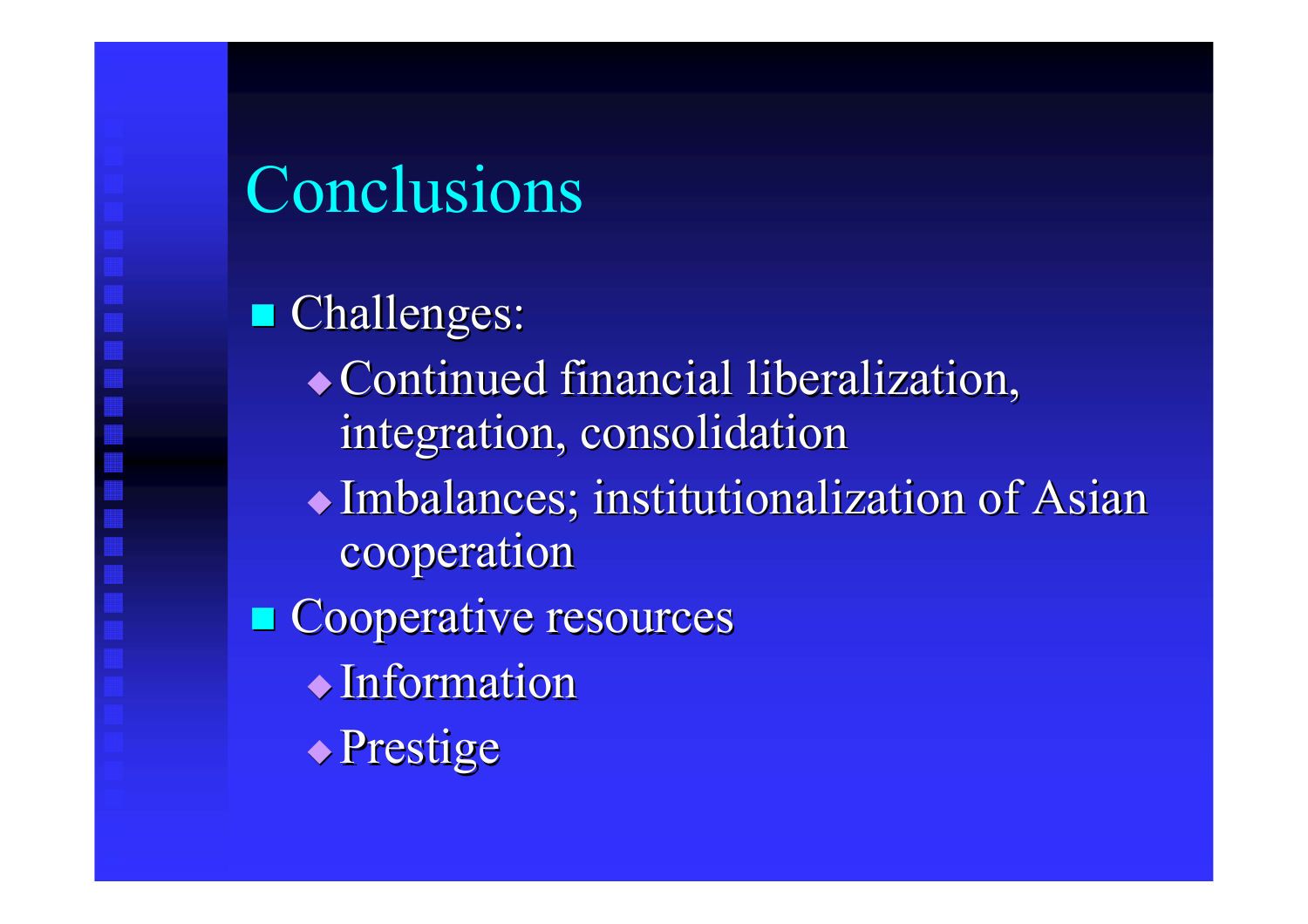### **US public confidence in Federal Reserve's ability to solve the economy's problems**

A lotpractically none don't know

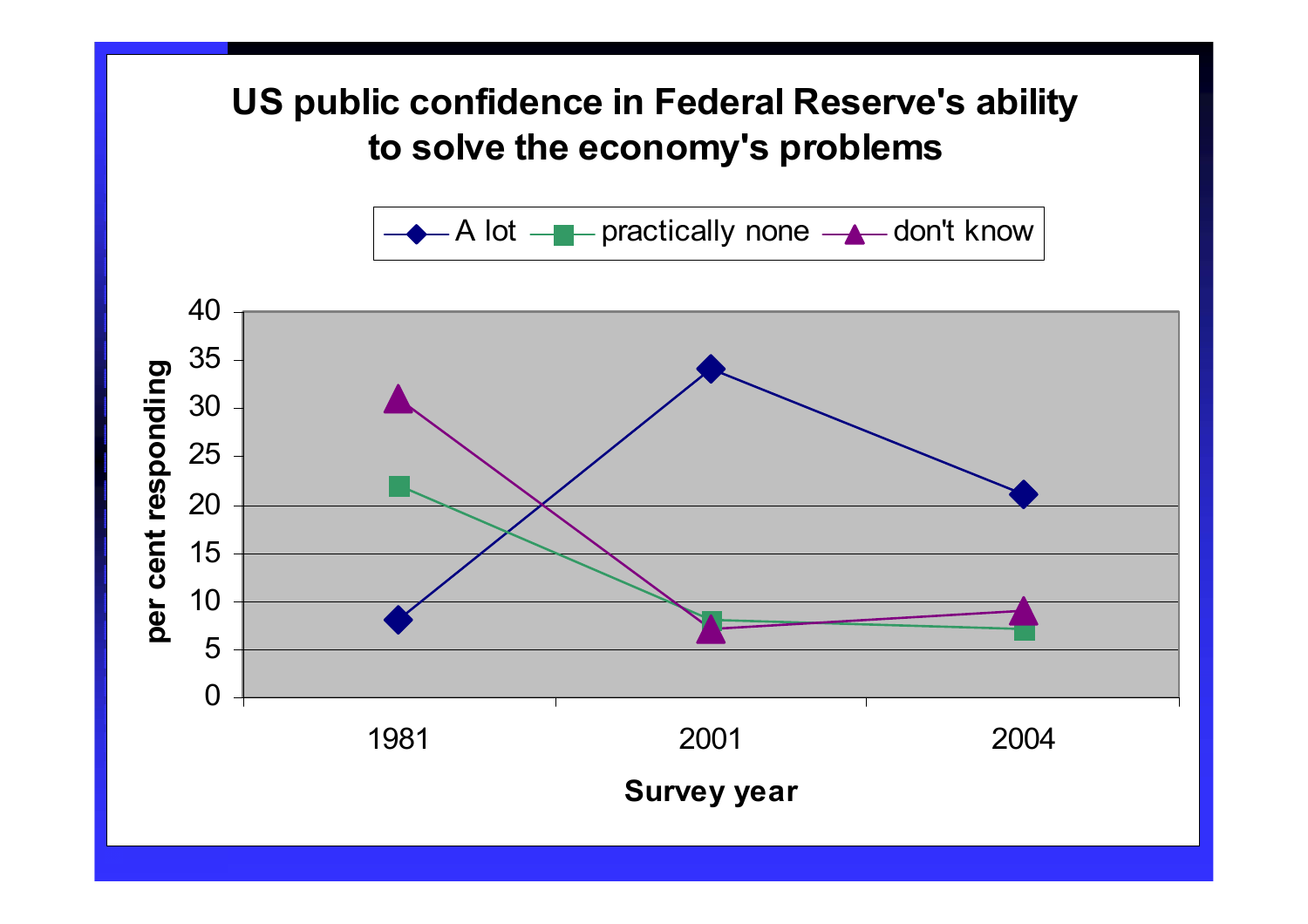#### **How much Americans credit the Federal Reserve for good economic performance, September 2000**



*QUESTION: For each of the following, please indicate how much credit, if any, they deserve for the positive state of the economy in the past few years. How about...the Federal Reserve? US Gallup poll, 1 Sept. 2000*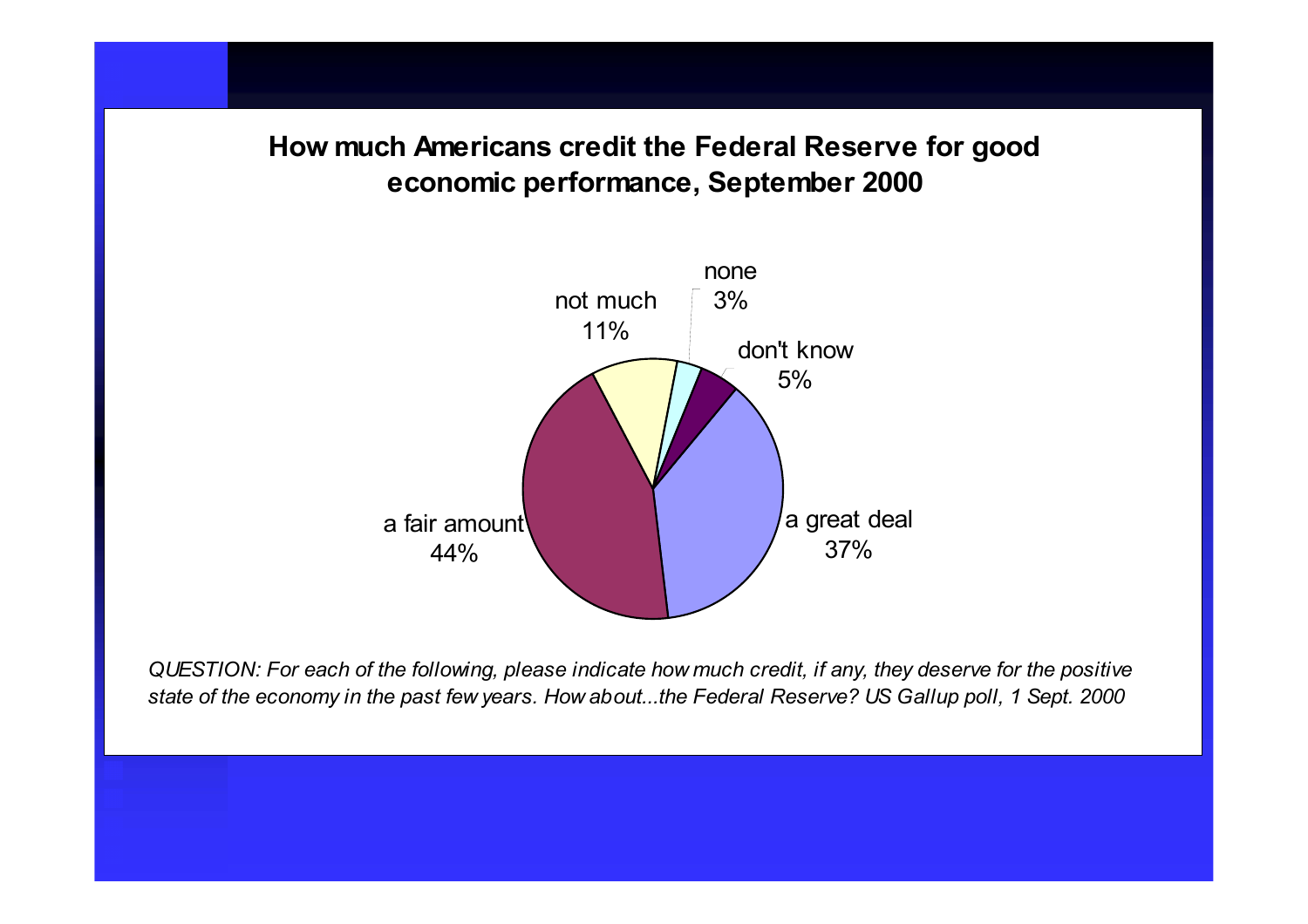#### **Who Americans trust to set economic policy, May 2003**



*QUESTION: Who do you trust the most when it comes to setting economic policy? Opinion dynamics poll, May 22, 2003*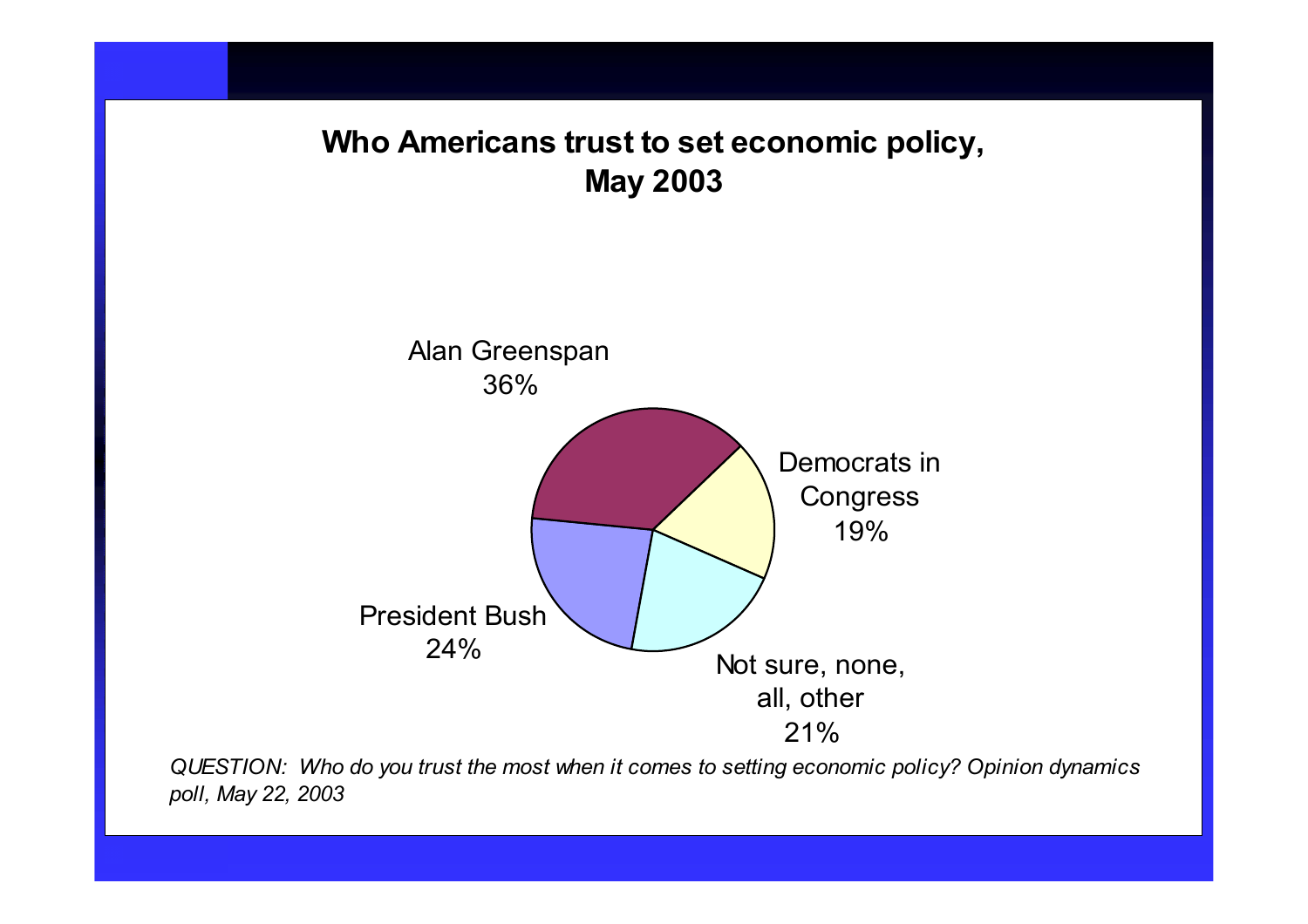## Conclusions

#### Challenges:

- $\bullet$  Continued financial liberalization, integration, consolidation
- $\blacklozenge$  Imbalances; institutionalization of Asian cooperation
- $\blacksquare$  Cooperative resources
	- $\blacklozenge$  Information
	- $\blacklozenge$ Independence
	- $\blacklozenge$  Experience
	- ◆ "Prestige"